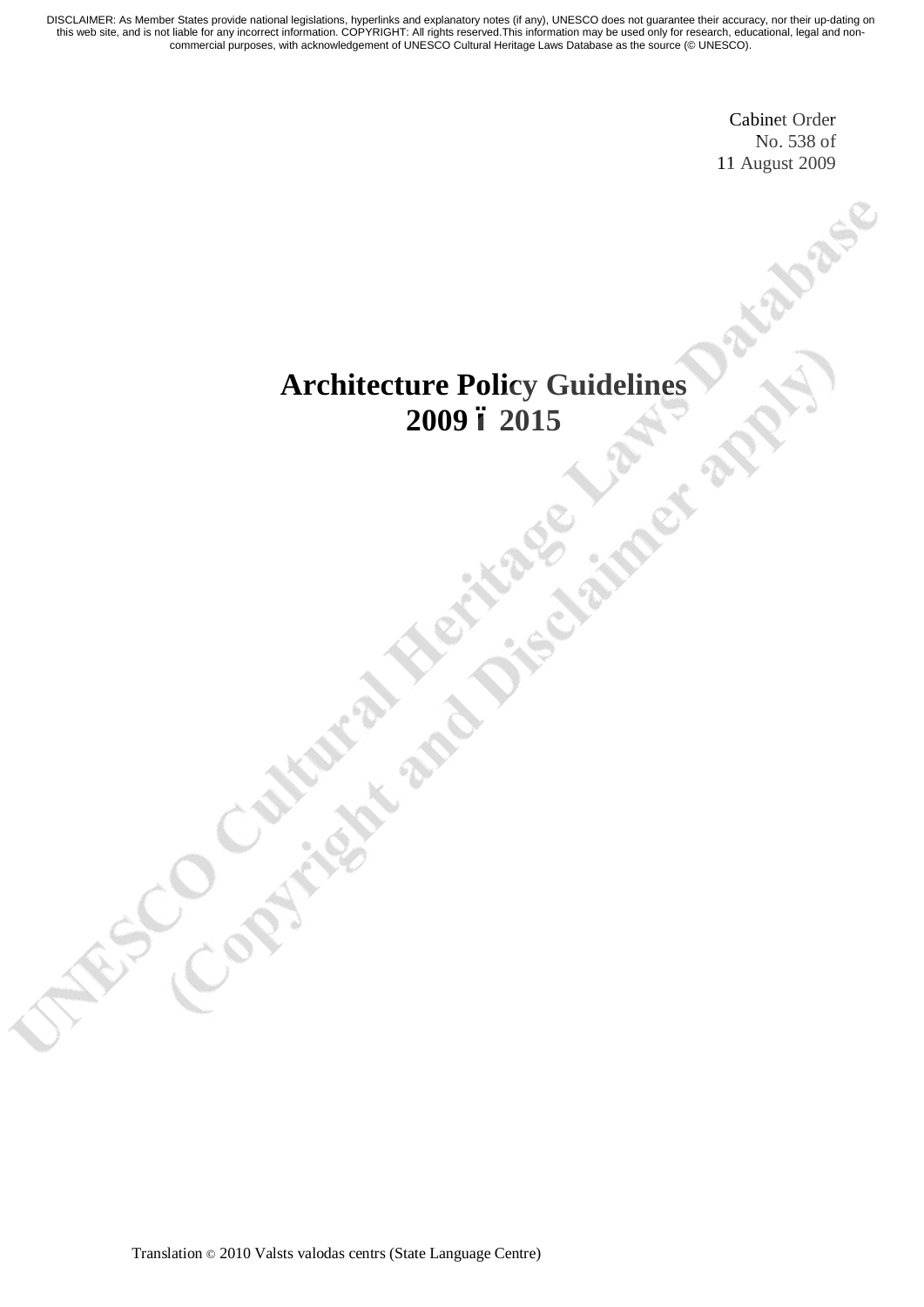#### **Table of Contents**

| 3                                                                                                 |  |
|---------------------------------------------------------------------------------------------------|--|
| $\overline{4}$                                                                                    |  |
| 6                                                                                                 |  |
| II. Problems, for Solving of which the Development of the Architecture                            |  |
| 9                                                                                                 |  |
| <b>IV.</b> Objective and Sub-objectives of the Architecture Policy i i i i i i i<br><sup>10</sup> |  |
|                                                                                                   |  |
| VI. Action Directions of the Architecture Policy í í í í í í í í í í í í  12                      |  |
| VII. Impact on the State Budget and Self-government Budgets i i i i i .<br>16                     |  |
| 16                                                                                                |  |
| IX. Procedures for the Submission and Evaluation of Reports i i i i i. 17                         |  |
| <b>SEP CONTROL</b>                                                                                |  |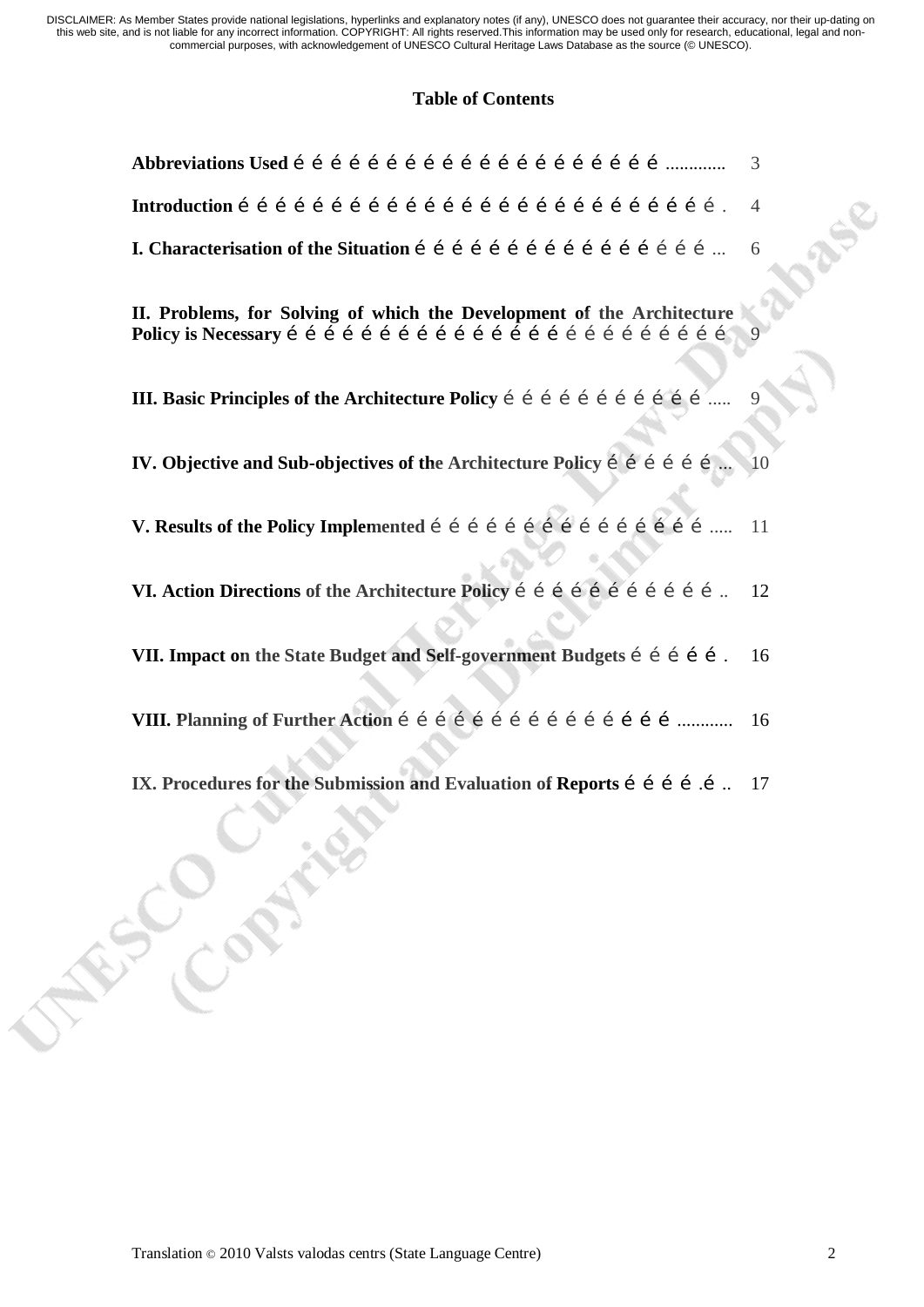## **Abbreviations Used**

**FOCONTINE** 

ACE ó Architectsø Council of Europe MoFA 6 Ministry of Foreign Affairs BAUA ó Baltic Architects Unions Association MoE 6 Ministry of Economics EU ó European Union MoES 6 Ministry of Education and Science MoC ó Ministry of Culture LMA ó Latvian Museum of Architecture LAA 6 Latvia Association of Architects LI ó Latvian Institute LUA ó Latvia University of Agriculture RL ó Republic of Latvia UL ó University of Latvia LAS ó Latvian Academy of Sciences SAM 6 State Authority of Museums NGOs ó non-governmental organisations MoRDLG 6 Ministry of Regional Development and Local Government RCC ó Riga City Council RCAO ó Riga City Architect & Office RTU ó Riga Technical University UIA 6 International Union of Architects (*Union Internationale des Architects*) UNESCO 6 United Nations Educational, Scientific and Cultural Organisation MoE 6 Ministry of Environment SCCF ó State Culture Capital Foundation SIHP 6 State Inspection for Heritage Protection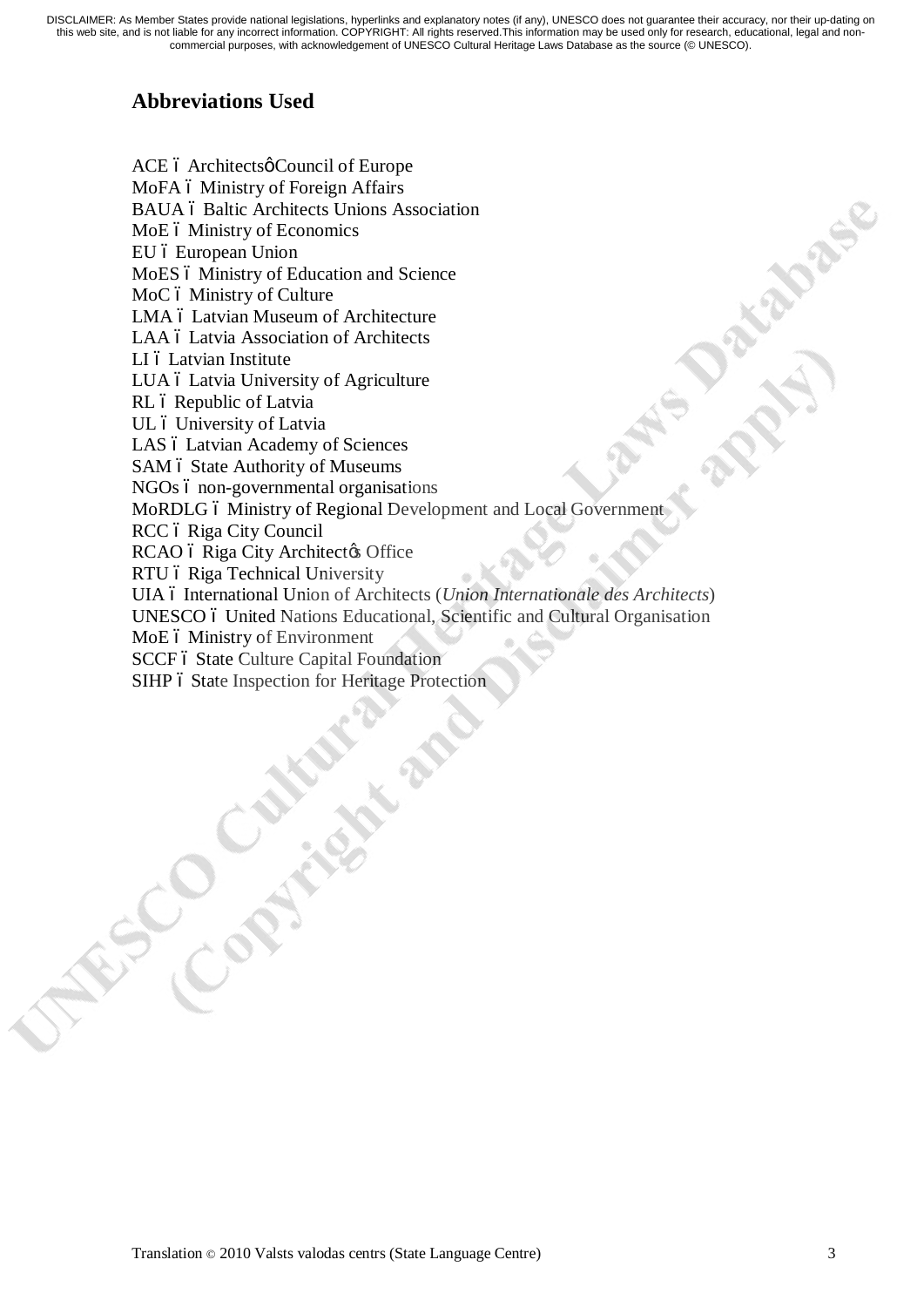# **Introduction**

*Within the scope of this document the concept "architecture" means the sector of the creative industry, which concurrently is also an art of creating the environment with the purpose of creating a space for the satisfaction of physical, mental, material and other needs of a human being in long-term. It includes artistic, aesthetical, functional, material, technical, technological, constructive, organisational, sociological, ecological and economical aspects of the formation of the environment in the widest sense – from urban construction and spatial planning to individual buildings and structures and their external and internal formation, utilities and facilities.* 

The Architecture Policy Guidelines (hereinafter 6 Guidelines) are a medium-term planning document, which determines the State architecture policy for the subsequent seven years, comprising the time period from 2009 to 2015. The Guidelines comprise the main principles, objectives, the results of the policy to be achieved and the preferable action directions for the achievement thereof. The purpose of this document is to specify more precisely the role and significance of architecture in sustainable development of the State.

At present the policy formation process in the field of architecture also takes place at the level of the European Union. Upon evaluating the role of architecture in sustainable development, the achievement of the Lisbon objectives and improvement of the quality of life, as well as wishing to increase the contribution thereof to the promotion of urban and regional competitiveness, the European Commission has initiated the development of a new document of the architecture policy, involving the European Union Member States. The national architecture policy has already been developed and is being implemented in several EU states, including Great Britain, France, Germany, Austria, Finland, the Netherlands, Denmark and Estonia.

Architecture as the sector of the creative industry is based on usefulness, sustainability and aesthetic beauty. It provides services with practical, aesthetic and commercial value. Designing and construction of residential, public and business structures is closely related to the general economic growth. Architecture should be evaluated as the most ample and the widest type of visual arts and essential part of any cultural environment. It is created by joining the scale, spatial relation, forms, structures and the selection of materials in interaction thereof in order to create a wholesome, harmonic environment and qualitative living space for a human being. Architecture is one of the most visible forms of cultural expression. The expressiveness characteristic thereto forms the national and local identity. A highly educated, capable and talented manpower, as well as new technologies, are necessary for the implementation of creative, aesthetic and technical ideas of architecture. Responsibility for the environmental quality lies not only with the responsible officials and experts; it is important that each member of the society is aware thereof. State inhabitants have not only the right to qualitative and aesthetically attractive living space, which has been created and is being maintained for sustainable development, but also a duty to aid in the creation and maintenance thereof.

The action directions and priority tasks specified in the Guidelines are directed towards the creation of sustainable and qualitative living space in Latvia, observing the specificities and possibilities of the whole State territory and individual parts thereof, as well as preserving and developing the features characteristic to nature and cultural environment of each territory and the development potential. Similarly, the Guidelines are directed towards the development of a competitive and qualitative education of architects, the development of co-operation of national and international level, efficient positioning of architecture of Latvia and promotion of identification thereof in the world.

The creation of the architecture policy is an intersectoral task, therefore, several ministries should be involved in the implementation thereof, the competence of which includes matters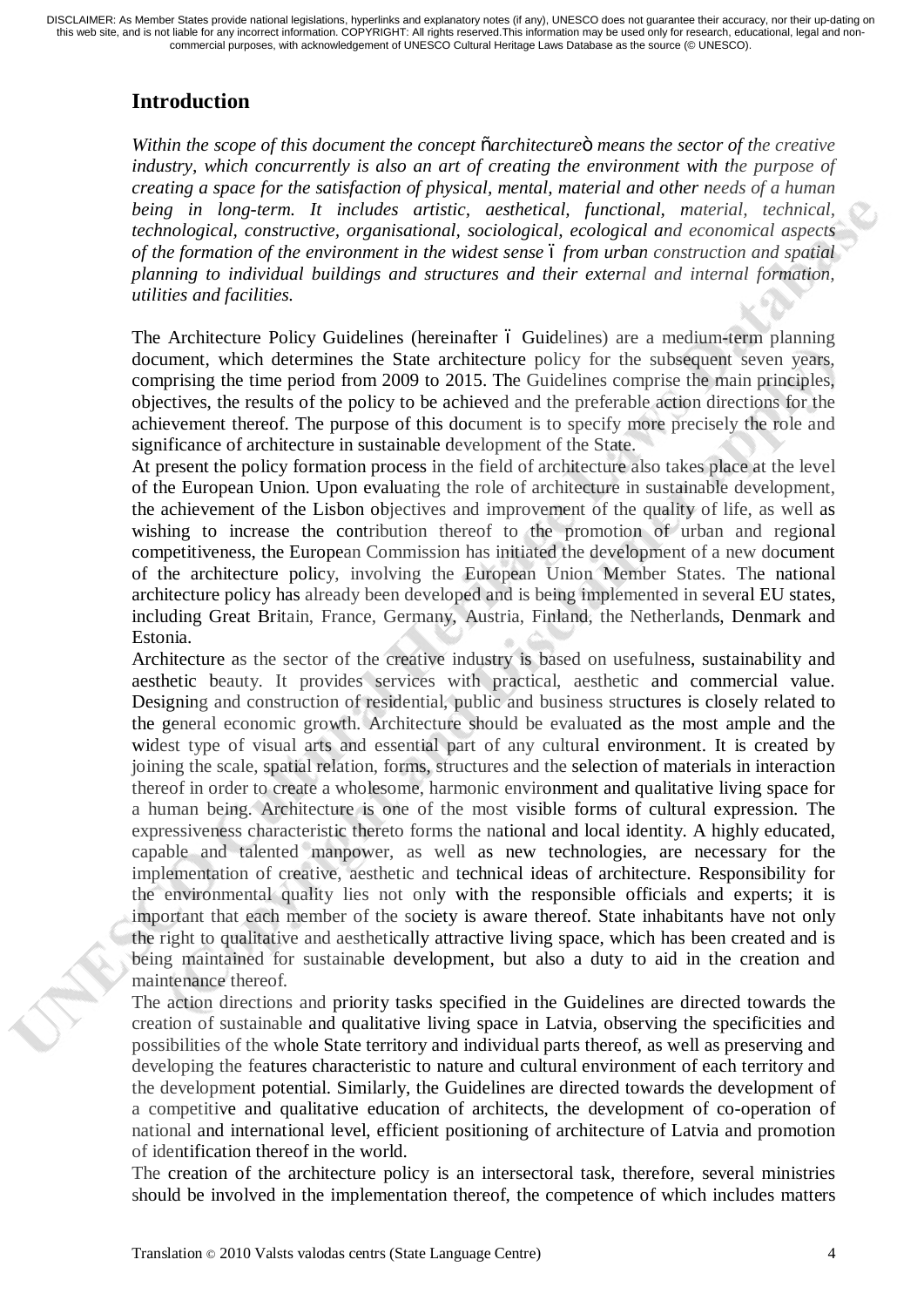related to architecture 6 the MoC, the MoE, the MoRDLG, the MoE, the MoES. In order to ensure the supervision of putting into practice of the objective specified in the Guidelines and to solve urgent sectoral development issues, it is planned to create the National Council of Architecture as an advisory institution, which promotes co-operation. The objective of operation of the National Council of Architecture is to promote the co-operation of State institutions and sectoral professionals in issues related to the development of the sector of architecture, to promote the observation of democracy principles and the implementation of the objectives and tasks included in the Guidelines. Representatives of the MoC, the MoE, the MoRDLG, the MoE, the MoES, as well as sectoral NGOs, will be invited for participation in the Council. The work of the Council will not be remunerated.

The draft Guidelines were developed by the expert working group established by the Ministry of Culture in the following composition  $\acute{o}$  J nis Dripe (head of the working group), Juris Dambis, Edgars B rzi –, Erv ns Timofejevs, Sergejs ikiforovs, Juris Poga, J nis Lejnieks, Andis S lis, Ingurds Lazdi –, J nis Taurens, Zanda Saul te. The ACE Secretary-General Alan Sagne participated in the evaluation of the draft Guidelines, an extensive statement was provided by the ACE expert Tiina Valpola (Finland).

The Architecture Policy Guidelines of Latvia are created on the basis of the priorities specified in the following strategic and policy planning documents, planning region development programmes and strategies:

ß the Long-term Economic Strategy of Latvia (approved by the Cabinet on 17 July 2001, Minutes No. 34);

ß the National Development Plan 2007-2013 (approved by the RL Cabinet on 4 July 2006);

ß the National Strategic Reference Framework 2007-2013 (approved by the RL Cabinet on 23 October 2007);

ß the long-term conceptual document *The Model for Growth of Latvia: Human Being in the First Place* (approved by *Saeima* of the RL during the meeting of 26 October 2005);

ß the Sustainable Development Guidelines of Latvia (approved by the RL Cabinet Order No. 436 of 15 August 2002);

ß the *State Cultural Policy Guidelines for 2006-2015. National State* (approved by the RL Cabinet Order No. 264 of 18 April 2006);

ß the Lisbon Strategy, which determines the directions of economic development of the European Union up to 2010, brings forward social cohesion 6 employment and social inclusion 6 as one of the tasks;

ß the Leipzig Charter on Sustainable European Cities (accepted during the informal meeting of ministers regarding urban development and territorial cohesion on 24 May 2007);

ß Resolution of the Council of the European Union of 12 February 2001 on architectural quality in urban and rural environments (2001/C73/04);

the message of the Architects  $\phi$  Council of Europe for the 21<sup>st</sup> century  $\ddot{\phi}$ Architecture and Quality of Lifeö;

ß the European Landscape Convention (adopted by the *Saeima* of the RL on 29 March 2007); and

ß the Ljubljana Declaration on Urban Regeneration and Climate Change (adopted on 17 June 2008).

The priorities and action directions specified in the planning region development programmes and strategies are directed towards the creation and provision of qualitative living environment, including such aspects as improvement of infrastructure, preservation of natural and cultural and historical values, integrated and balanced spatial development, provision of inhabitants with dwellings of good quality.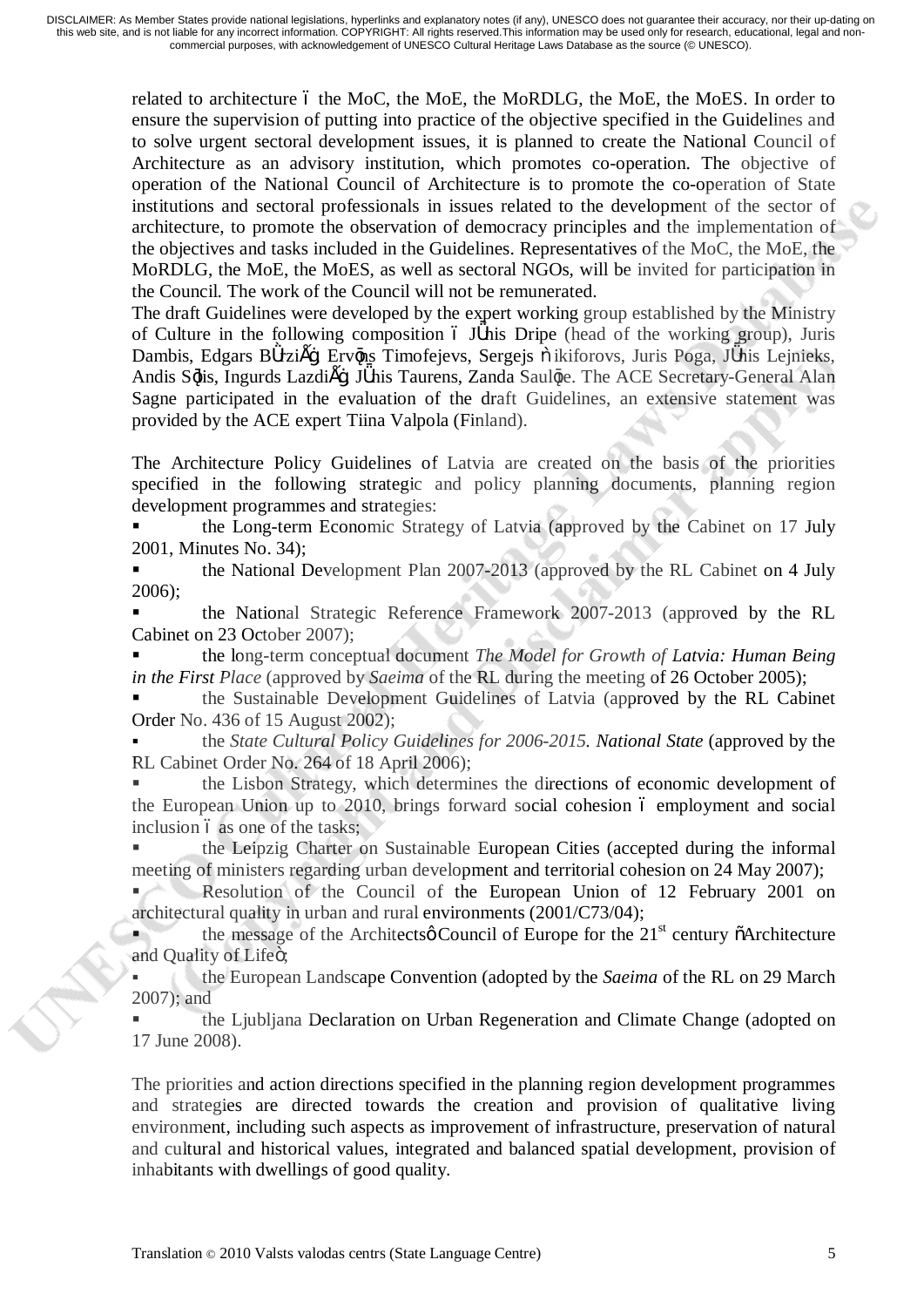### **I. Characterisation of the Situation**

Upon describing the present situation in architecture, the most important factors determining it are being evaluated at the global and national level.

#### **At the Global Level**

Architecture has multifunctional and synthesising role in the modern urbanised environment. Nowadays the urban environment, in which approximately 70% of the world inhabitants reside, faces such challenges as demographic changes and increasing urbanisation, environmental problems and fight against climate changes, as well as preservation of social cohesion, particularly within the context of economic and cultural changes. The answer to these challenges is sustainable urban development or creative and integrated approach, under which culture, economy, social and environmental issues have equally significant role. Sustainable urban development means:

- *paying* particular *attention to the quality and diversity of architecture*, marking the heritage of architecture and the individual identity of natural or urban landscape;

implementation of such projects, which promote the *use and transformation of the existing buildings*, concurrently promoting the efficiency and control of the use of energy resources, as well as the reduction of pollution;

adequate *reaction to changes in the lifestyle of inhabitants*, particularly in relation to the issues of mobility and demographic changes, as well as objectives of social cohesion and intercultural dialogue; and

support to creativity in architecture as a factor promoting the development of economy and tourism in the urban environment.

At present the global tendencies in architecture are focused on ecology, sustainability, social inclusion. Project outlines, with increasing frequency, are concentrating on such project components as cost analysis of the life cycle, more efficient use of energy (application of the  $\tilde{g}$  green  $\ddot{o}$  energy), waste management, universal design and other components. The new buildings become more accessible, democratic, oriented towards social inclusion and tolerance. The concept  $\tilde{\text{ogood}}$  qualitative architecture o includes both the quality of architecture of the building and qualitative planning of the living space. A building has not only economic, but also cultural value; frequently a building is created also as a symbol and social message.

#### **At the National Level**

Hitherto an individual policy has not been developed for the sector of architecture in comparison with other creative sectors in Latvia, in which the specificity and potential of the sector in improvement of the sustainable development and competitiveness of the State would be taken into account, as well as the co-operation of the institutions involved in the implementation of the architecture policy would be purposefully co-ordinated. An efficient system, which would allow introduction and maintenance of a qualitative living space in the whole Latvia, has not been created. Adequate regulatory base, which would ensure the quality of architecture, has also not been created in Latvia. The professional organisation of architects of Latvia (LAA) proposed the development of the draft guidelines of the State architecture of Latvia and has actively participated in this process. The LAA, being the member of the international professional organisations of architects UIA and ACE, as well as the association of the professional organisations of architects of the Baltic States BAUA, and actively participating in the referred to organisations, has accumulated a valuable experience, which provides Latvia with good opportunities of improving the legal basis of the sector of architecture and to participate in the development of EU regulatory enactments.

Hitherto more attention has been paid to the architectural heritage in Latvia, which is a significant part of the cultural heritage of Latvia and participates in the formation of the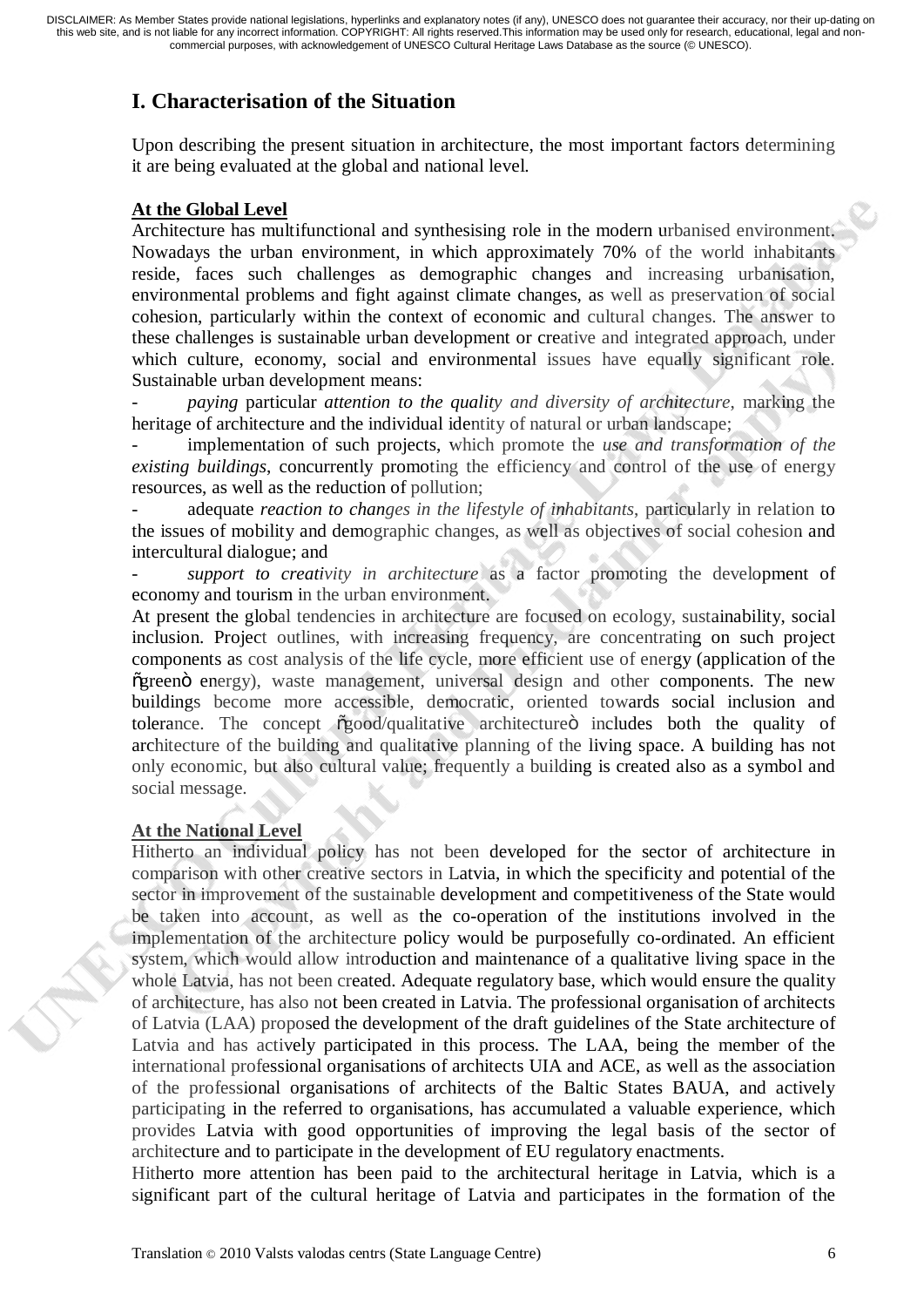cultural identity of the nation and the State image, as well as serves as an important resource of cultural tourism. Inclusion of the historic centre of Riga on the list of the UNESCO World Cultural Heritage is a proof of the importance of the architecture of Latvia also at the international level. However, adequate instruments and resources have not been created in the State in order to ensure wholesomely the preservation, development and maintenance of the cultural environment of good quality. If adequate conditions for the creation of architecture of good quality are not defined and ensured, the values of nature and cultural and historic environment may be lost, upon the State and self-government institutions losing control over the environmental planning process and the quality of architecture. In order to prevent the degradation of the cultural environment and to ensure the creation of qualitative living space in long-term, as well as to arrange the legal base of the sector of architecture, it is necessary to develop and introduce the Law On the Quality of Architecture.

In the existing system of sketch competitions for architectural projects procurement procedures not appropriate for the sector of architecture are being specified, which move aside the creation of qualitative cultural environment and objects, which naturally blend therein, mostly bringing forward the project costs as the determining criterion.

Within the context of the sector of architecture sufficient attention to the ecological issues is not being paid in Latvia. Inefficient use of energy resources and non-renewable materials takes place. The proportion of energy resources consumed in the sector of buildings constitutes 40% of the total energy consumption in the State. Particularly the houses built during the Soviet time are physically and morally worn out, they have low thermal stability 6 heat flows away through untight windows and doors, thin walls, uninsulated attic and roof covering, poor thermal insulation of the basement covering etc. Taking into account the dependence of both Latvia and also the whole European Union on the imported energy resources, saving thereof is not only within the interests of individual households or undertakings, but it is also a State policy issue.

Urban planning and urban construction process cannot be imagined without an architect 6 a specialist who should be gifted with such specific professional skill as awareness of the context of people, buildings and the environment and humane environmental scale. There are 917 certified architects in Latvia, 365 of whom participate in the professional association 6 the Latvia Association of Architects. According to the information available on the construction portal [www.abc.lv,](http://www.abc.lv/) there are 697 undertakings operating in Latvia, which offer services of architecture and design. It has been possible to acquire higher education in architecture in Latvia since 1869. The Faculty of Architecture and Urban Planning of RTU offer study programmes accredited according to the EU requirements. On average 35 new specialists a year have graduated from the Faculty during the preceding years. Since 2001 29 standards of professions have been approved in the education sector  $\tilde{o}$ Architecture and Building<sub>o</sub>, 6 of which are directly related to architecture. A necessity to assess the conformity of standards to the latest requirements arises because the majority of the standards of professions in effect were developed during the time period from 2001 to 2003. Deficiencies in the organisational structure hinder the development of an interdisciplinary study programme, as well as the insufficient financing does not allow to attract new teaching staff and foreign guest lectors. The material and technical provision of the institution of higher education is poor, moreover, out-of-date. Foreign students are not attracted by the possibilities of education in Latvia; experience exchange programmes are not popular.

At present there is an insufficient participation of architects in the field of spatial planning. Lack of qualified planners has been detected for an extended period of time in selfgovernments of Latvia, which are the main performers of the work related to spatial planning, because, although a standard of the profession of spatial planner has been developed, no academic or vocational study programmes have been accredited, in which specialists of the relevant profile could acquire the necessary education. Professional higher education master study programme  $\tilde{\text{o}}$ Spatial Development Planningö has been created in the Faculty of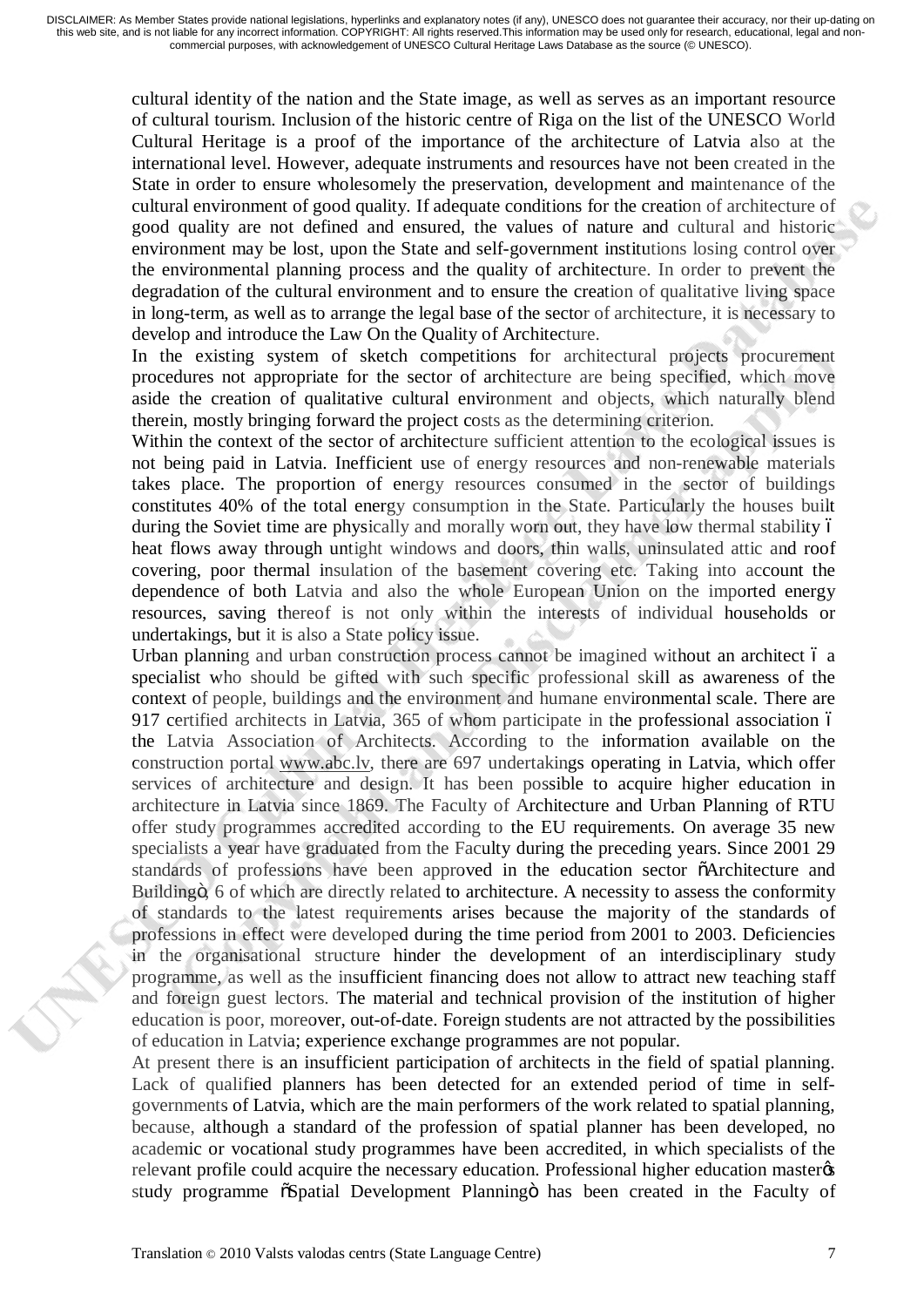Geography and Earth Sciences of the UL since 2007. The study programme provides for specialisation in spatial planning, environmental planning and geoinformatics. In 2009 the accreditation process of the referred to programme was commenced. Spatial planning issues are comprised also in individual study programmes of the Faculty of Rural Engineering of the LUA. No individual study programme for training of spatial planners has been created in RTU, urban planning and spatial planning studies have been integrated in the vocational master os and doctoral study programmes in architecture. A further education programme in urban planning has been developed in RTU, approved during a meeting of the Senate and prepared for licensing. The planned duration of studies 6.1 year. The programme is meant for the employees of self-governments. Specialists of different sectors are working in the field of spatial planning, therefore, it is necessary to promote the co-operation of planners, architects, artists, designers and other specialists, as well as the development of the industries related to contemporary architecture.

The development process of new designing technologies, which allows fast and comfortable communication without obstacles, moving projects by electronic means, has changed the nature of the work of architects, internationalising it to a great extent. In order to raise the environmental quality, a good practice has evolved in Latvia to organise international competitions of ideas and sketch projects for the creation of significant public buildings, inviting well-known international architecture bureaus of high quality (Liep ja Concert Hall, Riga Concert Hall, Contemporary Art Museum etc.), thus promoting the level of competition. The EU requirement regarding free movement of services creates a situation where more and more objects in Latvia are designed by architects of other countries. Similar activities of Latvian architects in other countries have not been observed yet.

The legal norms in force in Latvia ignore the position governing in the majority of the EU Member States 6 to classify the profession of architect as a free profession with a role corresponding to the importance thereof. In Latvia architect is only a participant of construction, the special nature of architecture services has not been surveyed and taken into account 6 that architect is a creative profession, which creates not only material, but also cultural values. Moreover, the duties and responsibility of the participants of the construction process, including commissioning parties, have still not been sufficiently clearly and comprehensively defined in the regulatory enactments of the Republic of Latvia.

The sector of architecture in Latvia has not been assigned an equal place among other creative professions for access to the State support provided for creation. Unlike Estonia where the financing from the Culture Capital Foundation is available for creative projects of architecture and design, the sector of architecture in Latvia does not have access to a specially earmarked financing in the SCCF.

Special attention would also be necessary for the science of architecture and urban construction, which is poorly developed in Latvia. There is a lack of innovative solutions of architecture and construction technologies. The theory and critics of architecture has narrow historical profile, lack of new specialists is obvious therein. In circumstances of insufficient competition architectural solutions of mediocre quality arise. There is lack of the summary and analysis of data at the State level, as well as a long-term plan for education of the number of specialists necessary for the national economy and attraction of foreign specialists.

The society of Latvia is insufficiently educated and stimulated to take active part in evaluation and taking of the decisions having influence on their direct living space.

Hitherto architecture and the potential thereof has been insufficiently appreciated and used in the development of the capital, the promotion of economic growth and international competition. Geographical location of Riga in the centre of the Baltic States and the region of Scandinavia creates preconditions for the establishment of Riga as a regional metropolis. The cosmopolitanism and the influence of Europe perceptible in the city together with architectonic values, which have passed the test of time, are the main strength of Latvia, positioning the State on an international scale. The concentration of architects in Riga makes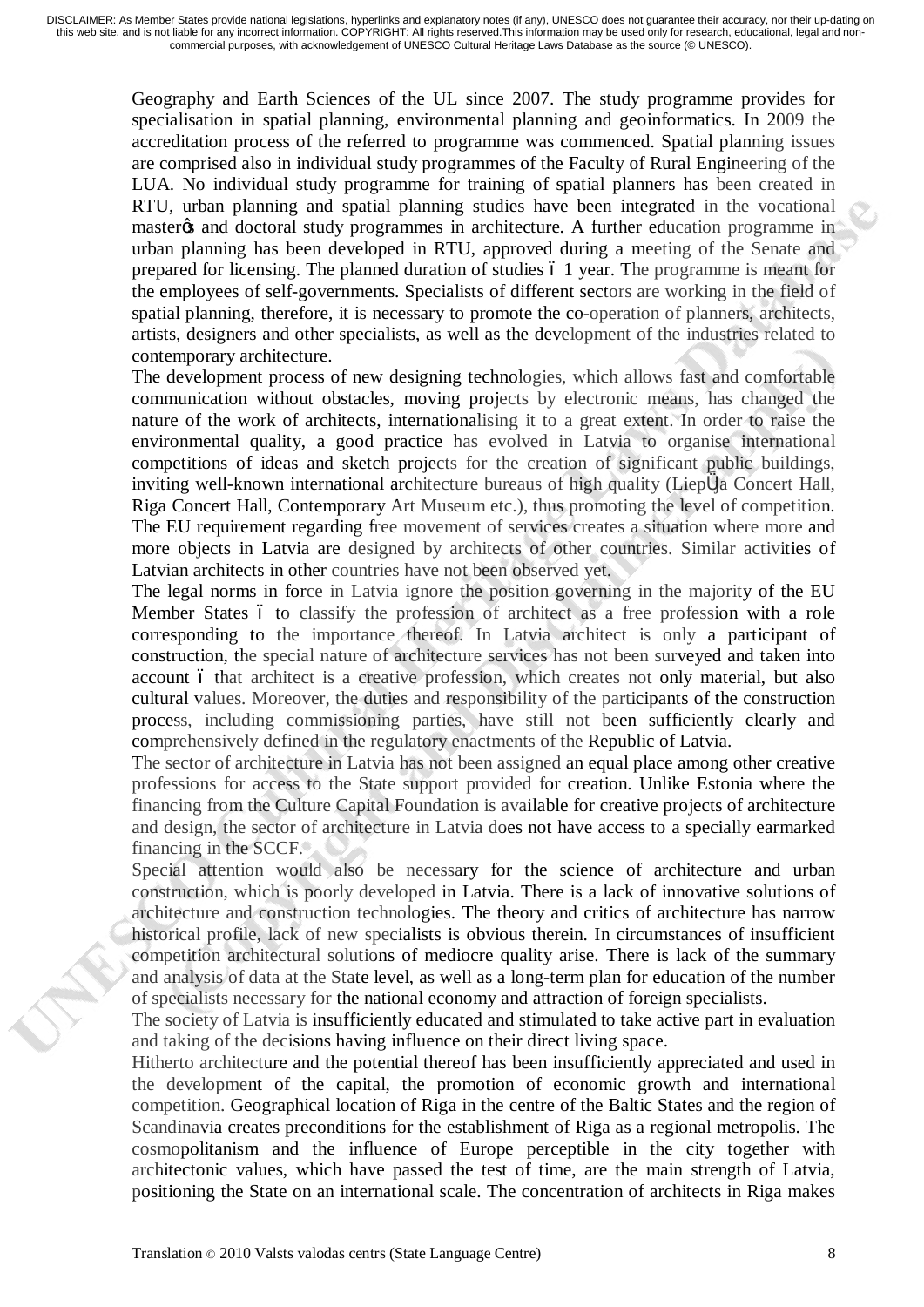> Riga a multicultural and multinational regional metropolis where the field of architecture is developing dynamically. However, there is a lack of new, contemporary public architecture in the capital, which would form the new, contemporary identity thereof and basis for future cultural heritage. Therefore, the implementation of three significant projects 6 the construction of the National Library of Latvia, as well as designing of the acoustic concert hall and the Contemporary Art Museum 6 was conceived and commenced in Riga. Due to the financial and economic crisis, the further advancement of the two latter projects has been temporarily suspended.

> Upon improving the aesthetic quality of the living space, particularly in construction of new objects of public significance, it would be useful to adopt a practice ingrained across the world 6 to dedicate a part of the costs of a building design (usually up to  $1\%$ ) to the inclusion of cultural and art objects in the internal and external environment of the building to be created. Such opercent for arto has been specified in many European countries, including Finland, Great Britain, Ireland, Austria, Germany, as well as elsewhere 6 in the USA, Canada and Australia. It is planned to introduce the opercent for culture also in Estonia in the nearest future where the architecture policy is being successfully implemented in accordance with the sectoral development strategy approved by the government in 2002.

> The study conducted by the Baltic International Centre for Economic Policy Studies in 2007 "Creative Industries in Latvia", within the scope of which also the sector of architecture was analysed, identified the insufficiency of human resources, insufficiently efficient sectoral management and relationship with the commissioning parties (owners), insufficient regulatory base, co-operation with self-governments in spatial planning and poor public relations as the biggest problems.

#### **II. Problems, for Solving of which the Development of the Architecture Policy is Necessary**

Deficiencies in the regulatory base for the provision of the architectonic environment of good quality;

lack of harmonised policy and co-ordinated management for the development of the sector;

insufficient level of understanding of the society regarding the role and significance of architecture in the sustainable development and planning processes of the environment and participation in the creation of the living space;

lack of understanding in decision-takers (self-governments, evaluation juries of competitions, construction sector) regarding the role of architecture in the creation of public welfare and qualitative living space;

insufficiently accurate positioning of architecture as an intersectoral discipline in solving issues related to construction and environmental development, without taking into account that the economic, social and cultural aspects are of equal importance;

inflexible education system of the sector and insufficiently efficient and rational organisation of the education system; and

backwardness (decline) of the science, research and experimental architecture due to the lack of financing; insufficient quantity of technically and technologically innovative solutions.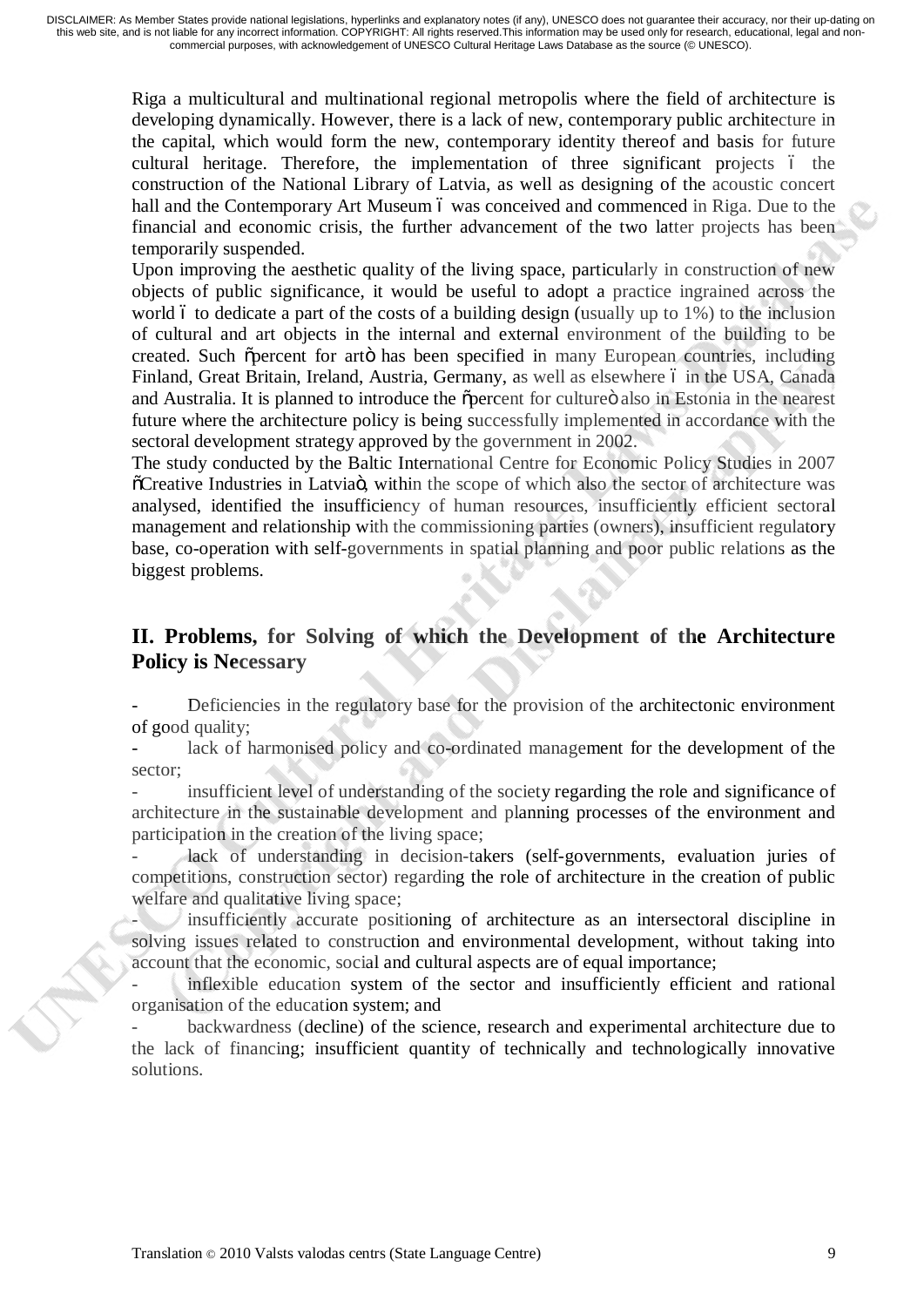# **III. Basic Principles of the Architecture Policy**

The architecture policy is based on the following basic principles:

the principle of quality and excellence 6 provides for designing and implementation of architecture of good quality, which naturally blends in the cultural environment and enriches it, creates a living space of good quality and increases the self-assurance and competitiveness of the State of Latvia;

sustainable development principle 6 determines the creation of an integrated and balanced architecture policy, which satisfies present needs of inhabitants, without endangering the possibilities of satisfying the needs of future generations. It provides for the creation of environmentally-friendly architecture, promoting energy efficiency and saving of resources;

the principle of co-operation and participation 6 provides for involvement of both public administration institutions of national, regional and local level and non-governmental organisations, social partners, private sector, foreign institutions, as well as the society, in the creation of architecture and living space of good quality;

the **principle of co-ordination** 6 provides for the co-operation of all parties and levels involved in the policy planning and introduction in both taking the decisions and using financial, human and technical resources more efficiently; and

**the principle of subsidiarity** 6 requests the evaluation and adequate delegation of the implementation of a task in policy planning to such level of public administration or nongovernmental sector, in which the most efficient implementation of these tasks is possible.

## **IV. Objective and Sub-objectives of the Architecture Policy**

**The objective of the architecture policy of Latvia is to create the necessary conditions for the creation and sustainability of qualitative living space based on architecture.** 

The **sub-objectives** of the architecture policy are as follows:

to promote the quality of architecture, by creating adequate regulatory base and quality improvement mechanisms, to increase the significance of the creation of architecture of good quality in spatial development planning documents of self-governments;

to ensure harmonic joining of natural values, cultural heritage and contemporary architecture in planning and creation of a living space of good quality;

to integrate the architecture policy in policy documents related to the promotion of sustainable development of the State, to create such management model of the architecture sector, which is based on competence and oriented towards mutual co-operation;

to improve the quality of education in architecture, to promote studies in the field of architecture, spatial planning, urban planning, as well as the creation of new construction technologies and construction materials and different innovations;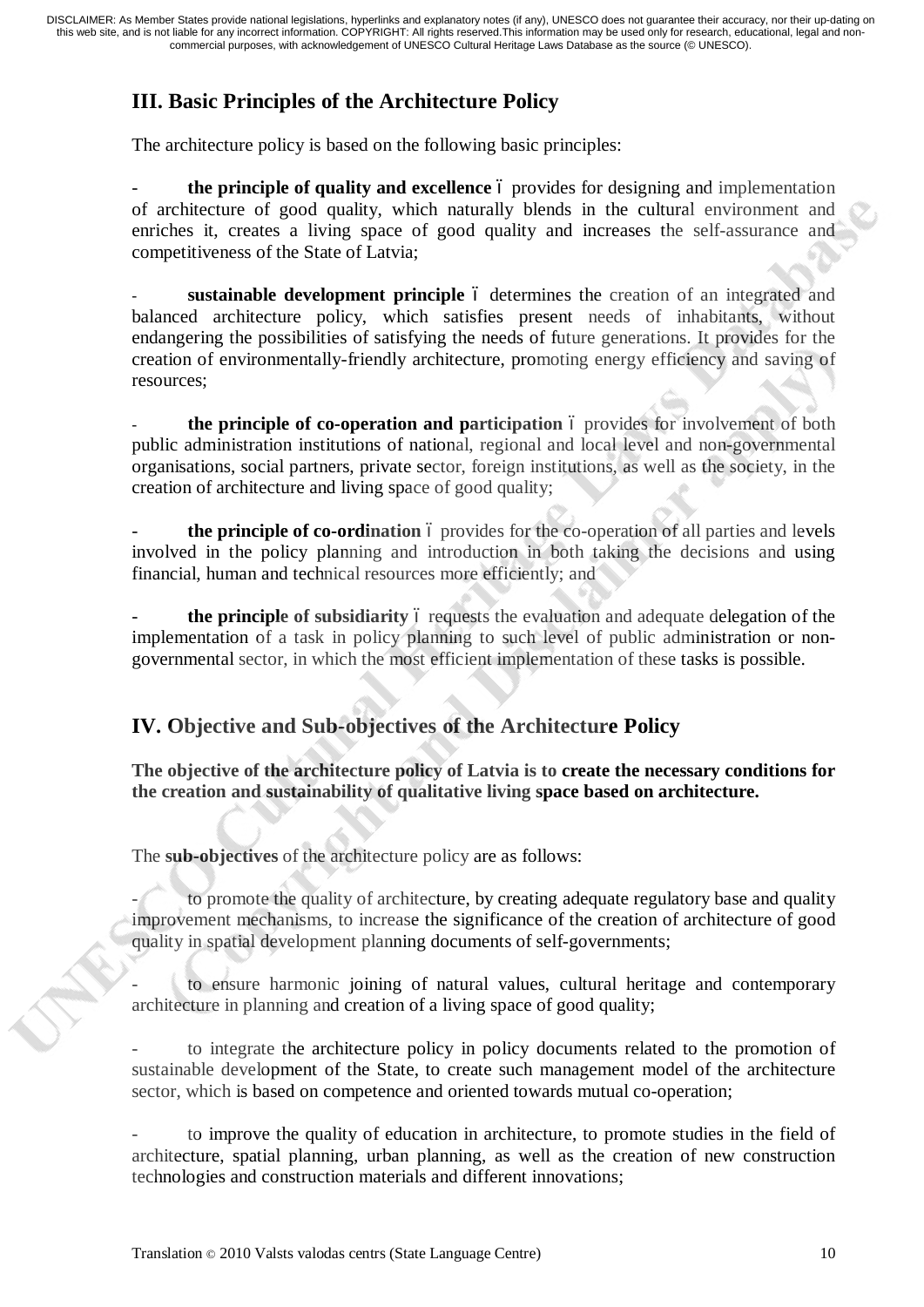- to promote the participation of the society and to raise awareness regarding the responsibility thereof in the creation of the living and public space;

to promote the identification and competitiveness of the architecture of Latvia at the international level; and

to promote the introduction of the solutions of universal design in order to create such environment, which is accessible to all members of the society.

W.S.C.O.Children and Dischange Laws Dat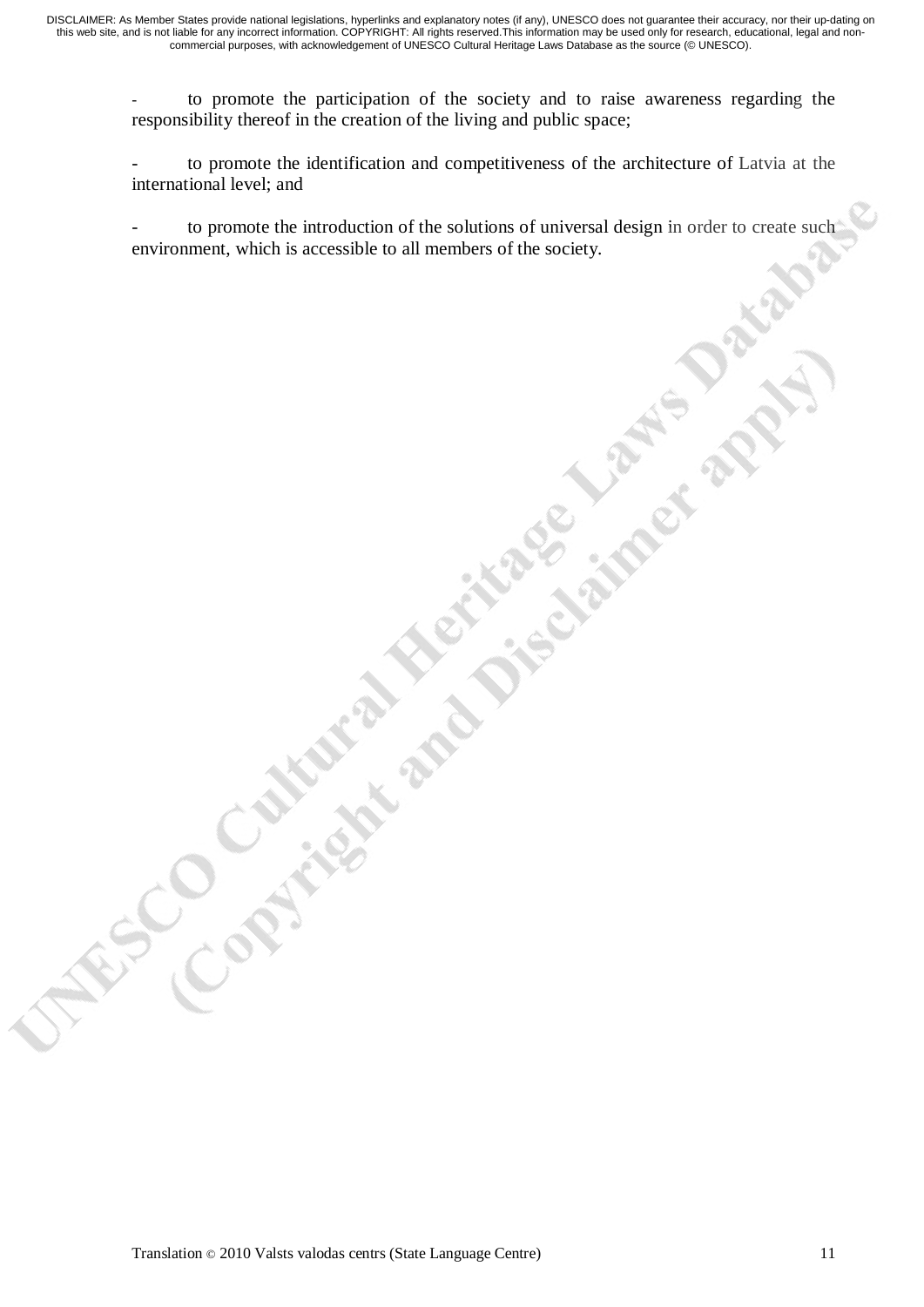# **V. Results of the Policy Implemented**

| <b>Policy results</b>                                                                                                  | <b>Result-based</b><br><b>Indicators</b>                                                                                                                                                      | 2009           | 2010           | 2011           | 2012           | 2013           | 2014           | 2015 |
|------------------------------------------------------------------------------------------------------------------------|-----------------------------------------------------------------------------------------------------------------------------------------------------------------------------------------------|----------------|----------------|----------------|----------------|----------------|----------------|------|
| The public<br>participation in the<br>creation of the<br>living space has<br>increased                                 | The number of<br>projects, which<br>have been publicly<br>discussed, from the<br>total number of<br>projects<br>implemented, %                                                                | 20             | 22             | 24             | 26             | 29             | 33             | 38   |
|                                                                                                                        | The number of<br>international<br>diplomas acquired                                                                                                                                           | $\overline{2}$ | $\overline{2}$ | $\overline{3}$ | $\overline{3}$ | $\overline{4}$ | 5              | 5    |
| The quality of<br>architecture has<br>improved                                                                         | The number of self-<br>governments, in<br>which a specialist in<br>the quality of<br>architecture is<br>working                                                                               | 1              |                |                | 2              |                | $\overline{2}$ | 3    |
| The proportion of<br>the students who<br>have acquired a<br>diploma at the end<br>of studies, and the<br>proportion of | The proportion of<br>students who have<br>acquired a<br>document certifying<br>education at the end<br>of a study<br>programme, % of<br>the number of<br>persons who had<br>commenced studies | 70             | 70             | 75             | 76             | 78             | 80             | 80   |
| foreign students in<br>the study<br>programmes in<br>architecture has<br>increased                                     | The proportion of<br>foreign students in<br>the study<br>programmes in<br>architecture, % of<br>the number of<br>persons studying in<br>study programmes<br>in architecture                   | $\overline{2}$ | $\overline{2}$ | 3              | $\overline{3}$ | 4              | 4              | 5    |

#### **Policy Results and Result-based Indicators Thereof**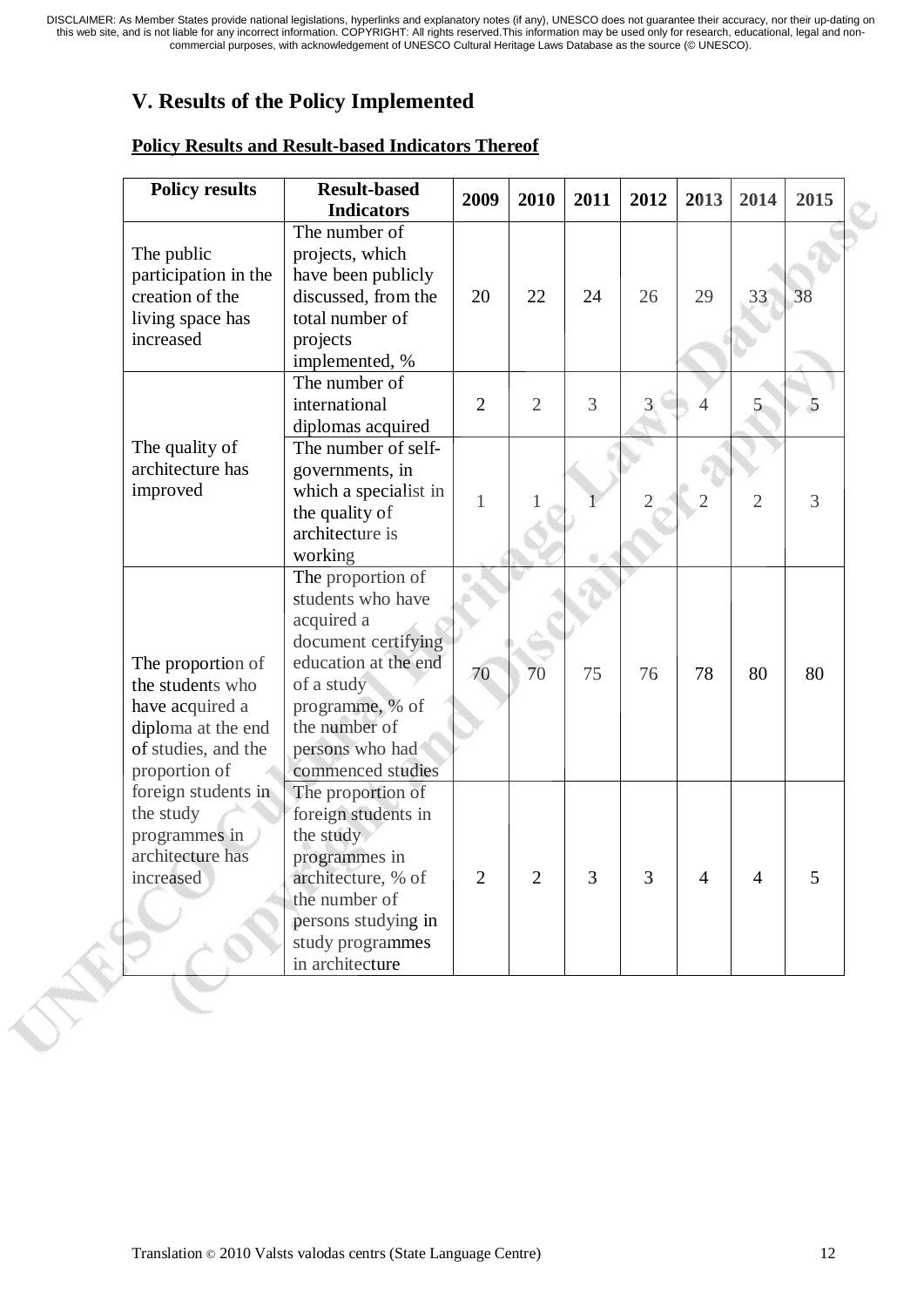| <b>Results of the</b><br>activity                                                                                          | <b>Result-based</b><br><b>Indicators</b>                                                                                                                                 | 200<br>9       | 201<br>$\bf{0}$ | 201<br>1       | 201<br>$\overline{2}$ | 201<br>3       | 201<br>4       | 201<br>5       |  |
|----------------------------------------------------------------------------------------------------------------------------|--------------------------------------------------------------------------------------------------------------------------------------------------------------------------|----------------|-----------------|----------------|-----------------------|----------------|----------------|----------------|--|
| 1. Conformity of the<br>education system in<br>architecture to the<br>position of the EU<br>Member States, %               | Licensed and<br>accredited study<br>programmes in<br>architecture, number                                                                                                |                |                 | $\mathbf{1}$   |                       |                | 1              |                |  |
| 2. The number of the<br>regulatory enactments<br>developed, which<br>determine the quality<br>standards in<br>architecture | The number of the<br>developed and adopted<br>regulatory enactments<br>and policy planning<br>documents, which<br>determine the policy<br>and quality of<br>architecture | 1              | 1               | $\overline{2}$ |                       |                |                |                |  |
| 3. The society has<br>been informed<br>regarding the<br>participation                                                      | a. The number of the<br>supported NGOs,<br>which participate in<br>policy planning and<br>implementation                                                                 |                |                 |                |                       | $\overline{2}$ | $\overline{2}$ | $\overline{2}$ |  |
| possibilities in the<br>creation of the public<br>space                                                                    | b. The number of<br>events promoting<br>architecture                                                                                                                     | $\overline{2}$ |                 |                | $\overline{2}$        | 3              | 4              | $\overline{A}$ |  |

#### **Results of the Activity and Result-based Indicators Thereof**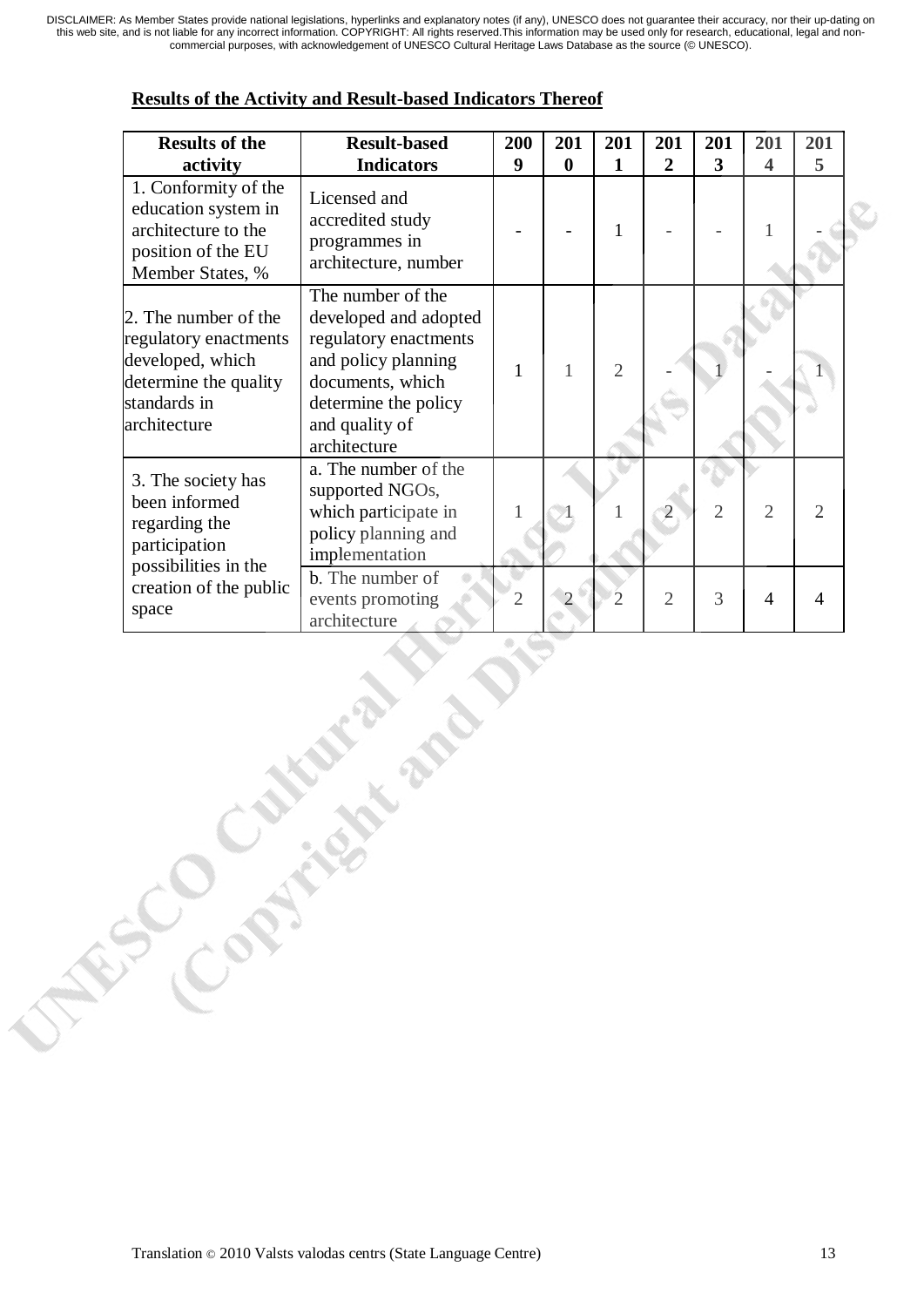# **VI. Action Directions of the Architecture Policy**

In order to ensure the achievement of the objectives put forward by the architecture policy of Latvia and to solve the problems identified, the following action directions and priority tasks have been specified:

| <b>Action Direction</b>                                                                                                                                                                                                 | <b>Priority Tasks</b>                                                                                                                                                                                                                                                                                                                                                                                                                                                                                                                                                                                                                                                                                                                                                                                                                                                                                                                                                                                                                                                                                                                                                                                                   | Participating                                                                                                                          |
|-------------------------------------------------------------------------------------------------------------------------------------------------------------------------------------------------------------------------|-------------------------------------------------------------------------------------------------------------------------------------------------------------------------------------------------------------------------------------------------------------------------------------------------------------------------------------------------------------------------------------------------------------------------------------------------------------------------------------------------------------------------------------------------------------------------------------------------------------------------------------------------------------------------------------------------------------------------------------------------------------------------------------------------------------------------------------------------------------------------------------------------------------------------------------------------------------------------------------------------------------------------------------------------------------------------------------------------------------------------------------------------------------------------------------------------------------------------|----------------------------------------------------------------------------------------------------------------------------------------|
|                                                                                                                                                                                                                         |                                                                                                                                                                                                                                                                                                                                                                                                                                                                                                                                                                                                                                                                                                                                                                                                                                                                                                                                                                                                                                                                                                                                                                                                                         | Institutions                                                                                                                           |
| 1. Promotion of the<br>quality of architecture,<br>by creating and<br>improving the sectoral<br>regulatory base and<br>the necessary<br>mechanisms for<br>planning and creation<br>of a living space of<br>good quality | 1.1. To draw up the Law On the Quality<br>of Architecture.<br>1.2. For Latvia to adopt a corresponding<br>experience of the EU Member States and<br>to co-ordinate with the regulatory<br>enactments of Latvia, observing the<br>national interests.<br>1.3. To improve the certification system<br>of architects.<br>1.4. To invite self-governments to include<br>and respect the principles and measures<br>promoting the quality of architecture in<br>planning of urban and rural environment,<br>including:<br>- to stimulate self-governments to include<br>a structure ensuring the quality of<br>architecture in the structure of<br>development institutions thereof;<br>- to introduce and improve the mechanism<br>of public discussions regarding projects<br>significant to the society, providing every<br>inhabitant with a possibility to participate<br>in taking of decisions, which concern the<br>quality of his or her living space;<br>- to stimulate the commissioning parties<br>to organise sketch competitions in<br>architecture for the promotion of the<br>quality of architecture.<br>1.5. To stimulate the SCCF to establish a<br>Council for Sub-sector of Architecture<br>and Design. | MoC, MoE,<br>MoRDLG, MoES,<br>MoE, self-<br>governments, LAA,<br>sectoral NGOs,<br><b>SCCF, National</b><br>Council of<br>Architecture |
| 2. Creation of a living<br>space of good quality,<br>by harmoniously<br>joining natural values,<br>cultural heritage and<br>contemporary<br>architecture                                                                | 2.1. To improve creative co-operation<br>among representatives of related areas ó<br>architects, urban planners, landscape<br>architects, artists, designers, including in<br>co-operation with the MoES to create<br>interdisciplinary study and further<br>education programmes for the preparation<br>of qualified specialists (see 4.2.). 2.2. To                                                                                                                                                                                                                                                                                                                                                                                                                                                                                                                                                                                                                                                                                                                                                                                                                                                                   | MoC, MoE,<br>MoRDLG, MoES,<br>MoE, RTU, LAA,<br>sectoral NGOs                                                                          |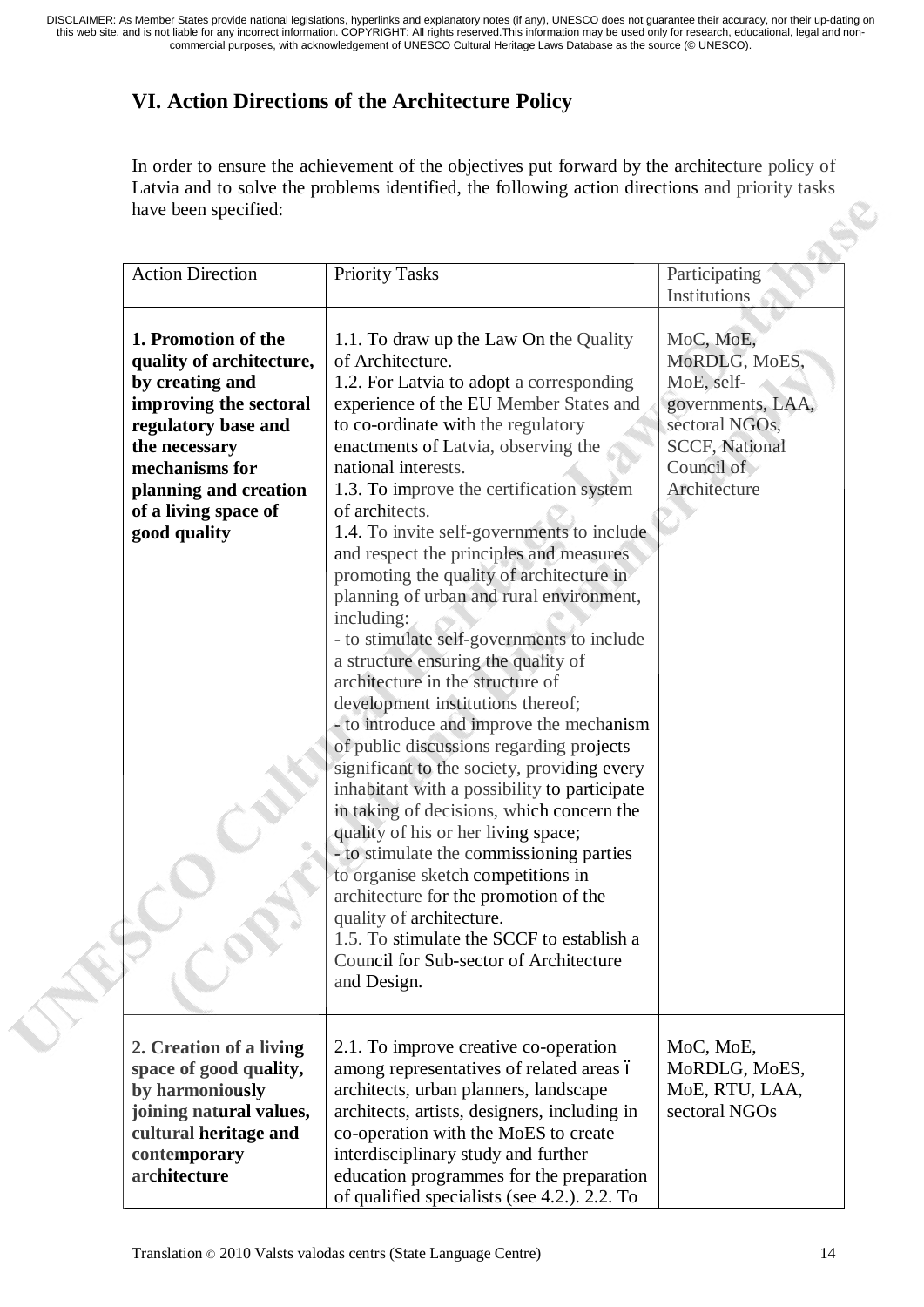| <b>Action Direction</b>                                                                                                | <b>Priority Tasks</b>                                                                                                                                                                                                                                                                                                                                                                                                                                                                                                                                                                                                                                                                                                                                                                                                                                    | Participating<br>Institutions                                                        |
|------------------------------------------------------------------------------------------------------------------------|----------------------------------------------------------------------------------------------------------------------------------------------------------------------------------------------------------------------------------------------------------------------------------------------------------------------------------------------------------------------------------------------------------------------------------------------------------------------------------------------------------------------------------------------------------------------------------------------------------------------------------------------------------------------------------------------------------------------------------------------------------------------------------------------------------------------------------------------------------|--------------------------------------------------------------------------------------|
|                                                                                                                        | develop a concept regarding the<br>determination of the õpercent for cultureö<br>in the implementation of publicly<br>significant building projects, promoting<br>the aesthetic quality and attraction of the<br>public space (the õpercent for cultureö<br>provides for dedication of a part of the<br>costs of a building project (usually up to<br>1%) to inclusion of culture and art objects<br>in internal and external environment of a<br>building to be created).<br>2.3. To ensure the universal design<br>approach in architecture in order to<br>promote an inclusive society and to<br>ensure complete equality and<br>participation possibilities for all members<br>thereof.                                                                                                                                                              |                                                                                      |
|                                                                                                                        | 3.1. Upon co-operation of the public and                                                                                                                                                                                                                                                                                                                                                                                                                                                                                                                                                                                                                                                                                                                                                                                                                 | MoC, MoE, SIHP,                                                                      |
| 3. Raising of awareness<br>and participation of<br>the society in the<br>creation of a living<br>space of good quality | private sector and professional creative<br>organisations, to ensure diverse measures<br>for the promotion of architecture.<br>3.2. To ensure the availability of<br>information of good quality, to organise<br>seminars, lectures and discussions<br>explaining the significance of<br>architecture, raising awareness of the<br>society regarding architecture and<br>ensuring exchange of information<br>between the public and architects,<br>including to develop centres for<br>education, science, information and<br>support in architecture and urban<br>planning.<br>3.3. To improve the mechanisms of public<br>discussions regarding projects significant<br>to the society, providing every inhabitant<br>with a possibility to participate in taking<br>of decisions, which concern the quality of<br>his or her living space (see 1.4.). | LAA, LMA, RCAO,<br>RCC, MoRDLG,<br>SAM, SCCF, sectoral<br>NGOs, self-<br>governments |

**CAN**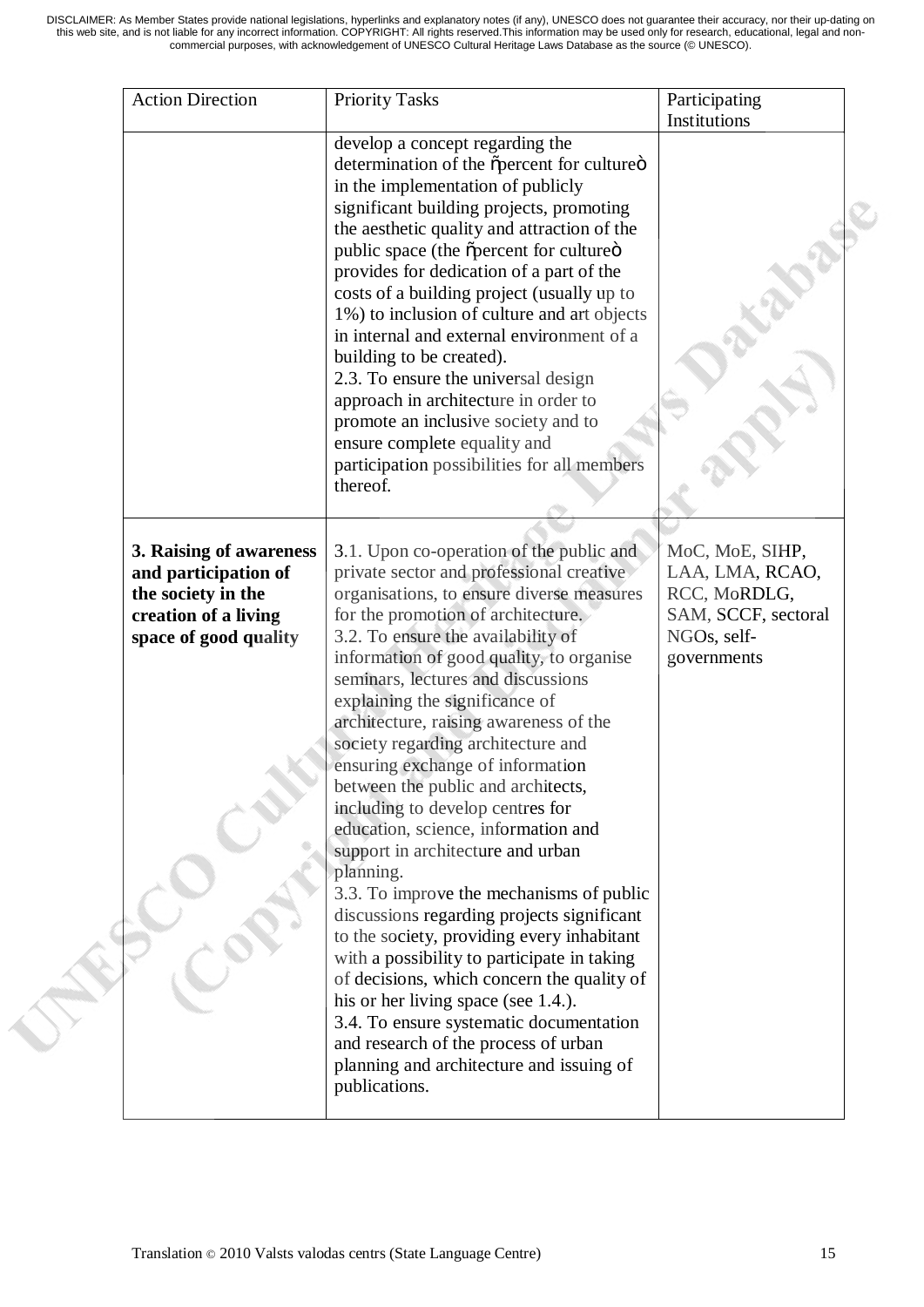| <b>Action Direction</b>                                                                                                                                                                | <b>Priority Tasks</b>                                                                                                                                                                                                                                                                                                                                                                                                                                                                                                                                                                                                                                                                                                                                                                                                                                                                                                                                                                                                                                                                                                                                                                                                                           | Participating<br>Institutions                                                          |
|----------------------------------------------------------------------------------------------------------------------------------------------------------------------------------------|-------------------------------------------------------------------------------------------------------------------------------------------------------------------------------------------------------------------------------------------------------------------------------------------------------------------------------------------------------------------------------------------------------------------------------------------------------------------------------------------------------------------------------------------------------------------------------------------------------------------------------------------------------------------------------------------------------------------------------------------------------------------------------------------------------------------------------------------------------------------------------------------------------------------------------------------------------------------------------------------------------------------------------------------------------------------------------------------------------------------------------------------------------------------------------------------------------------------------------------------------|----------------------------------------------------------------------------------------|
| 4. Improvement of the<br>quality of education in<br>architecture, support<br>to research,<br>innovations and the<br>project development of<br>experimental<br>architecture             | 4.1. For the MoC in co-operation with the<br>MoES to commission an analytical<br>intersectoral study on the quality of<br>architecture, urban planning, spatial<br>planning and landscape architecture and,<br>on the basis of the results of the study, to<br>develop recommendations for<br>commensuration thereof with the EU<br>requirements and standards.<br>4.2. To create interdisciplinary study and<br>further education programmes for the<br>preparation of qualified professionals,<br>including:<br>- in co-operation with the MoES to<br>improve training programmes for<br>architects on the basis of the training<br>programmes for architects of the<br>developed countries;<br>- for RTU to promote the possibilities of<br>supplementary education in urban<br>planning, the history of architecture,<br>theory.<br>4.3. For RTU to create bilateral and<br>multilateral co-operation contracts and<br>programmes for acquisition of<br>international experience.<br>4.4. To develop the theory and science of<br>architecture and planning.<br>4.5. In co-operation with the LAS to<br>expand the utilisation of creative<br>experiments and innovations and to<br>promote the learning and use of future<br>technologies. | MoC, MoES, RTU,<br>UL, LUA, LAA, LAS                                                   |
| 5. Creation of a co-<br>ordinated model for<br>the management of the<br>architecture sector,<br>ensuring linking<br>thereof with the<br>management of spatial<br>planning and building | 5.1. To create the National Council of<br>Architecture for the solution of issues of<br>national significance related to the<br>development and quality of architecture in<br>co-operation with the MoE, MoRDLG,<br>MoE, MoES and sectoral NGOs.<br>5.2. To develop recommendations for the<br>creation of the co-operation and<br>management model of the architecture                                                                                                                                                                                                                                                                                                                                                                                                                                                                                                                                                                                                                                                                                                                                                                                                                                                                         | MoC, LAA, SIHP,<br>MoE, MoRDLG,<br>MoES, self-<br>governments, sectoral<br><b>NGOs</b> |
| design processes                                                                                                                                                                       | sector.<br>5.3. To improve the mutual link between<br>spatial planning and building design<br>processes.<br>5.4. For the involved institutions to co-<br>operate in improvement of mutual co-                                                                                                                                                                                                                                                                                                                                                                                                                                                                                                                                                                                                                                                                                                                                                                                                                                                                                                                                                                                                                                                   |                                                                                        |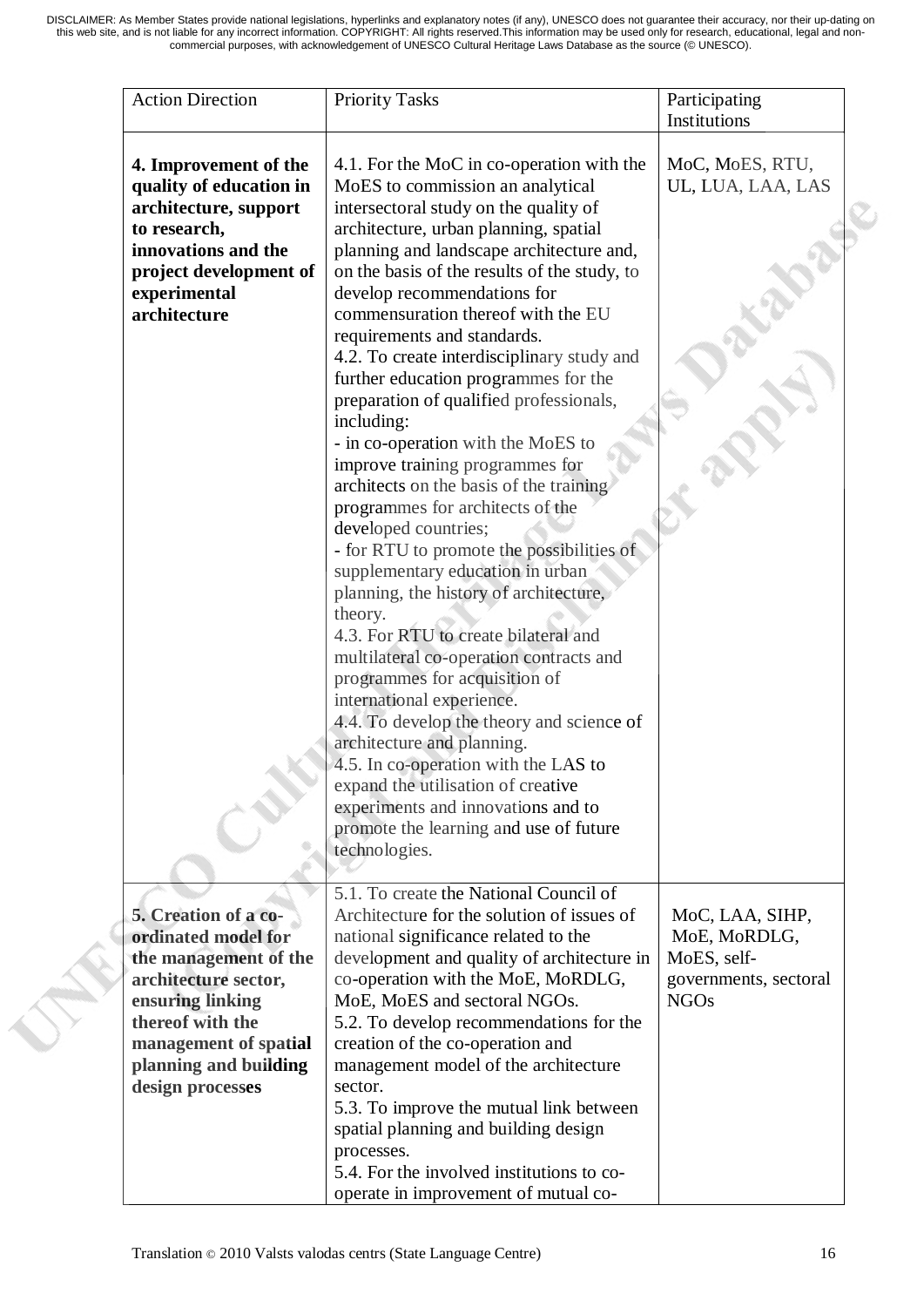| <b>Action Direction</b>                                                                                  | <b>Priority Tasks</b>                                                                                                                                                                                                                                                                                                                                                                                                                                                                                                                                                                                                                                                      | Participating<br>Institutions                        |
|----------------------------------------------------------------------------------------------------------|----------------------------------------------------------------------------------------------------------------------------------------------------------------------------------------------------------------------------------------------------------------------------------------------------------------------------------------------------------------------------------------------------------------------------------------------------------------------------------------------------------------------------------------------------------------------------------------------------------------------------------------------------------------------------|------------------------------------------------------|
|                                                                                                          | ordination in the spatial planning process<br>and the provision of spatial planning with<br>the necessary instruments, which are<br>oriented towards sustainable development<br>of Latvia.<br>5.5. To ensure arrangement of the<br>planning system, involving the public in<br>the planning process, including ensuring<br>qualitative public discussion of projects at<br>early stages of design with the necessary<br>alternatives of solutions.                                                                                                                                                                                                                         |                                                      |
| 6. Promotion of<br>identification and<br>competitiveness of the<br>architecture of Latvia<br>ESCONSIGNER | 6.1. For the LAA and sectoral NGOs to<br>operate actively and to represent the<br>interests of Latvia in international<br>organisations, including UIA, BAUA,<br>ACE.<br>6.2. For the MoC and MoFA to ensure the<br>participation of Latvia in events important<br>for the sector of architecture, including<br>Venice Biennale of Architecture.<br>6.3. For the MoC and LAA to provide<br>information regarding international sketch<br>competitions in order to promote export<br>of architecture of Latvia.<br>6.4. For the LI to create the image of<br>architecture of Latvia as an internationally<br>open sector of good quality and beneficial<br>for investments. | LAA, sectoral NGOs,<br>MoC, MoFA, LI,<br><b>SCCF</b> |